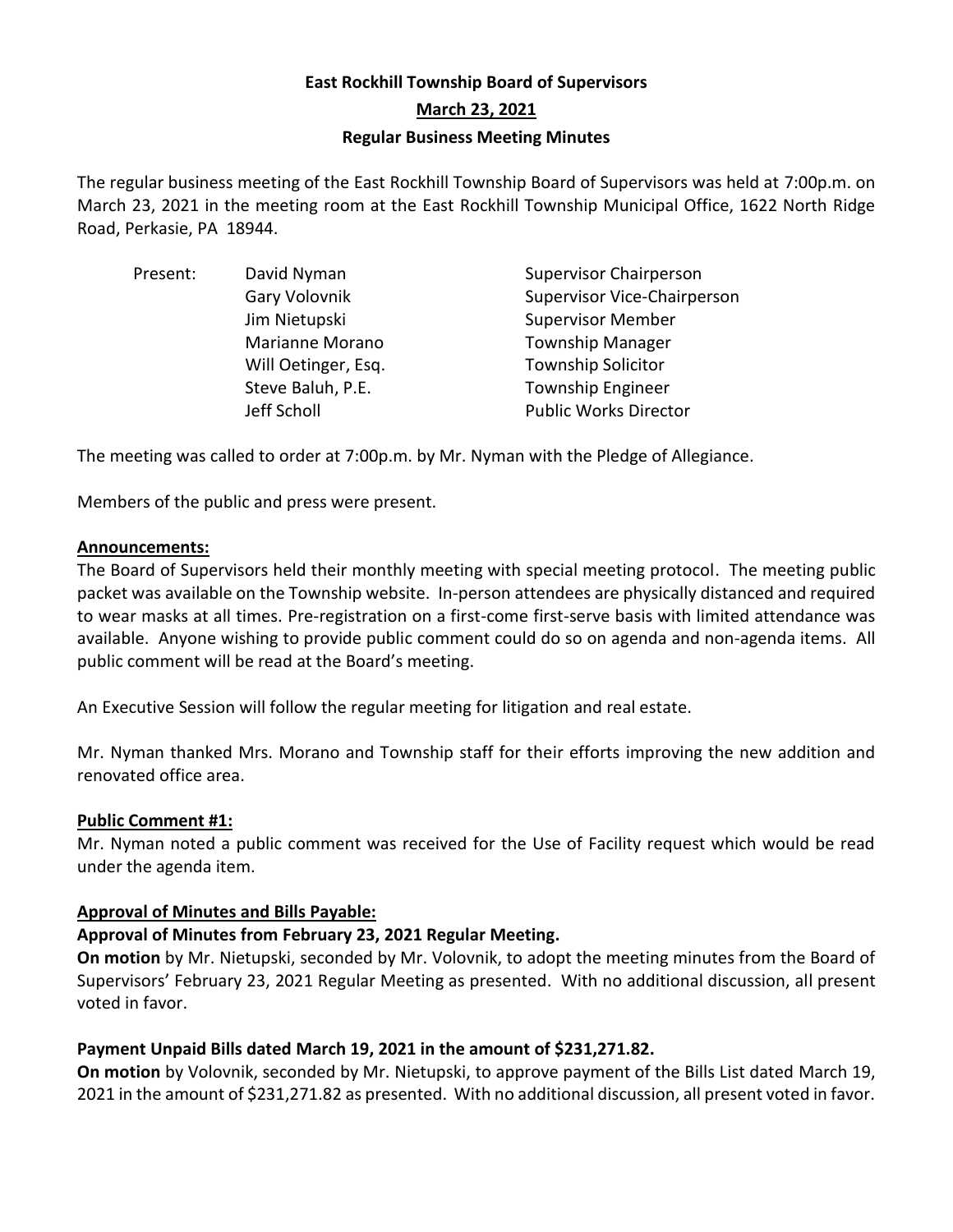### **Township Manager's Report: Marianne Morano**

**Zoning Hearing Application ARP Group for 1004 Old Bethlehem Pike**. A zoning hearing application has been received proposing a special exception to allow for a change from one nonconforming use to another nonconforming use. The applicant is proposing to change from an automotive repair facility to an H-5 Contracting Use for an electrical contractor proposing office space, parking of vehicles and storage of equipment. The property is located in the R-1 Residential Zoning District.

Mr. Gavin Laboski, Esq. and Mr. Anthony Parissi were present to answer any questions.

Mr. Parissi, applicant, stated there would be up to 5 employees who only come to the shop if supplies are needed otherwise vehicles are taken home; only one office member and he would be at the shop with consistent hours on an as necessary basis; the premises would not be open to the public; two (2) bucket utility trucks would be parked outside in the back of the property, lighting would be downward and he intends to connect to public sewer. It was noted the property is in disrepair and Mr. Parissi intends to make improvements to the property. Mr. Baluh noted parking on the plan appeared sufficient and an I2 outside storage use has buffer requirements.

**On motion** by Mr. Nietupski, seconded by Mr. Volovnik, to not take a position on the application. With no additional discussion, all present voted in favor.

**Three Mile Run Road Sewer Pumping Station Bids.** Bid proposals were provided to the Board for the replacement of the sewer pumping station at 1000 Three Mile Run Road per the approved 2021 budget. Total lowest bid amount was general contractor \$835,000 and electrical contractor \$147,000 for a total of \$982,000 which is over the anticipated budget amount. It was noted the Township staff reviewed the design plans with CKS Engineers and the exisitng pump station is 41 years old.

Mr. Nietupski believes the Township should be prepared for 25% over the bid amount.

The matter was tabled until the next meeting.

**Use of Facility Request.** Bucks County Covered Bridge Society written request was provided to the Board to renew the use of the Township public space once a month in the evening for meetings. Mrs. Morano noted the Covered Bridge Society has used the facility in the past but meetings were placed on hold due to COVID and the Municipal construction project. With updated security, limited access can be provided to the public space without Township staff needing to be present.

• Greg Hart, 696 W. Schwenkmill Road, submitted written public comment, which Mr. Nyman read in its entirety, questioning the use of the Municipal building and what if any fees would be imposed and if no fees would be imposed why. He noted the address on the Society letterhead was the same as the Municipal complex and questioned if no fees were imposed why they are not.

Mr. Nyman stated John Cressman, former Supervisor, was a founding member of the Bucks County Covered Bridge Society which was created after the Moods Bridge was destroyed by fire and his involvement of the reconstruction of that Bridge. The Society is non-profit and primarily East Rockhill residents who volunteer their time to encourage tourism and provide education of Bucks County's covered bridges. Cost to the Township and staff time is minimal.

**On motion** by Mr. Volovnik, seconded by Mr. Nietupski, to allow Bucks County Covered Bridge Society the continued use of the Township facility as in the past. With no additional discussion, all present voted in favor.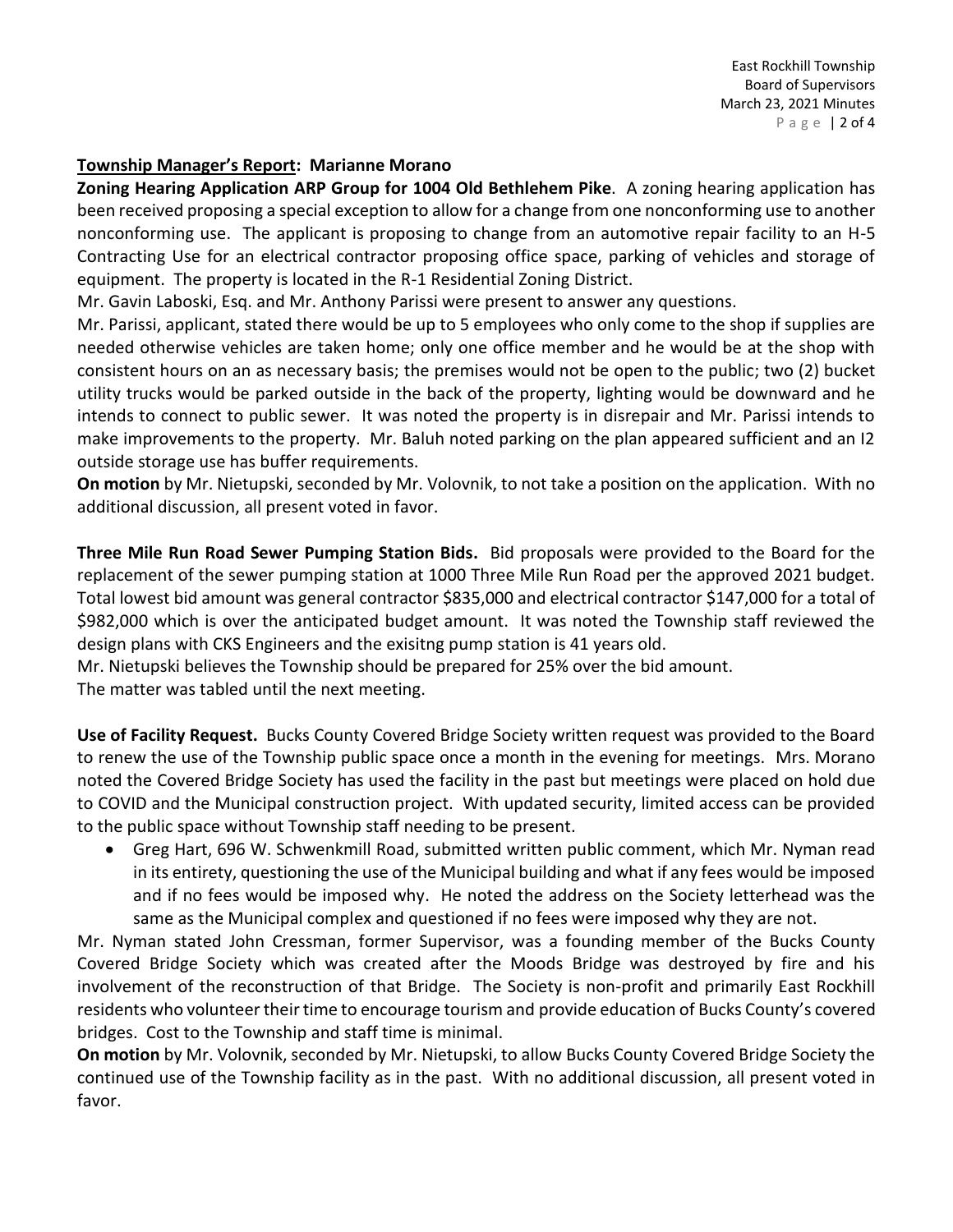**Proposal of Addition to Haycock Agricultural Security Area.** Mrs. Morano advised the Board the applicant has withdrawn his request to add the East Rockhill Township parcels to the Agricultural Security Area as presented January 2021.

**On motion** by Mr. Nietupski, seconded by Mr. Volovnik, to approve the Township Manager Report. With no additional discussion, all present voted in favor.

# **Public Works Report: Jeff Scholl**

Mr. Scholl updated the Board on Public Works activities as of March 19, 2021. Of note, quotes for painting treatment plant tanks are being requested. The first quote received was\$28,000 for one tank. Street sweeping will take place and is anticipated to take more time due to the use of materials as a result of severe winter storms. The report is on file.

**On motion** by Mr. Nietupski, seconded by Mr. Volovnik, to approve the Township Public Works Report. With no additional discussion, all present voted in favor.

# **Township Engineer Report: Steve Baluh, P.E.**

**Green Ridge Estates West.** Mr. Baluh cited the current Green Ridge Estates West land development extension will expire April 1, 2021.

**On motion** by Mr. Nietupski, seconded by Mr. Volovnik, to recommend denial of the plan if an extension is not received. With no additional discussion, all present voted in favor.

**On motion** by Mr. Nietupski, seconded by Mr. Volovnik, to accept the Township Engineer's report. With no additional discussion, all present voted in favor.

# **Township Solicitor Report: Will Oetinger, Esq.**

# **Stormwater Operation and Maintenance Agreement and Access Easement for James Landis, 1240 West Rock Road**

**On motion** by Mr. Volovnik, seconded by Mr. Nietupski, to authorize the Chairperson to execute the Stormwater Operation and Maintenance Agreement and Access Easement for 1240 West Rock Road, James B. Landis, tax map parcel 12-009-092 as presented. With no additional discussion, all present voted in favor.

# **Stormwater Operation and Maintenance Agreement and Access Easement for Joseph Flaska Jr, 7891 Richlandtown Road**

**On motion** by Mr. Nietupski, seconded by Mr. Volovnik, to authorize the Chairperson to execute the Stormwater Operation and Maintenance Agreement and Access Easement for 7891 Richlandtown Road, Joseph M. Flaska Jr. and Amanda E. Flaska, tax map parcel 12-006-071-001 as presented. With no additional discussion, all present voted in favor.

# **Stormwater Operation and Maintenance Agreement and Access Easement for Lee Webster, Muskrat Road**

**On motion** by Mr. Volovnik, seconded by Mr. Nietupski, to authorize the Chairperson to execute the Stormwater Operation and Maintenance Agreement and Access Easement when received for Muskrat